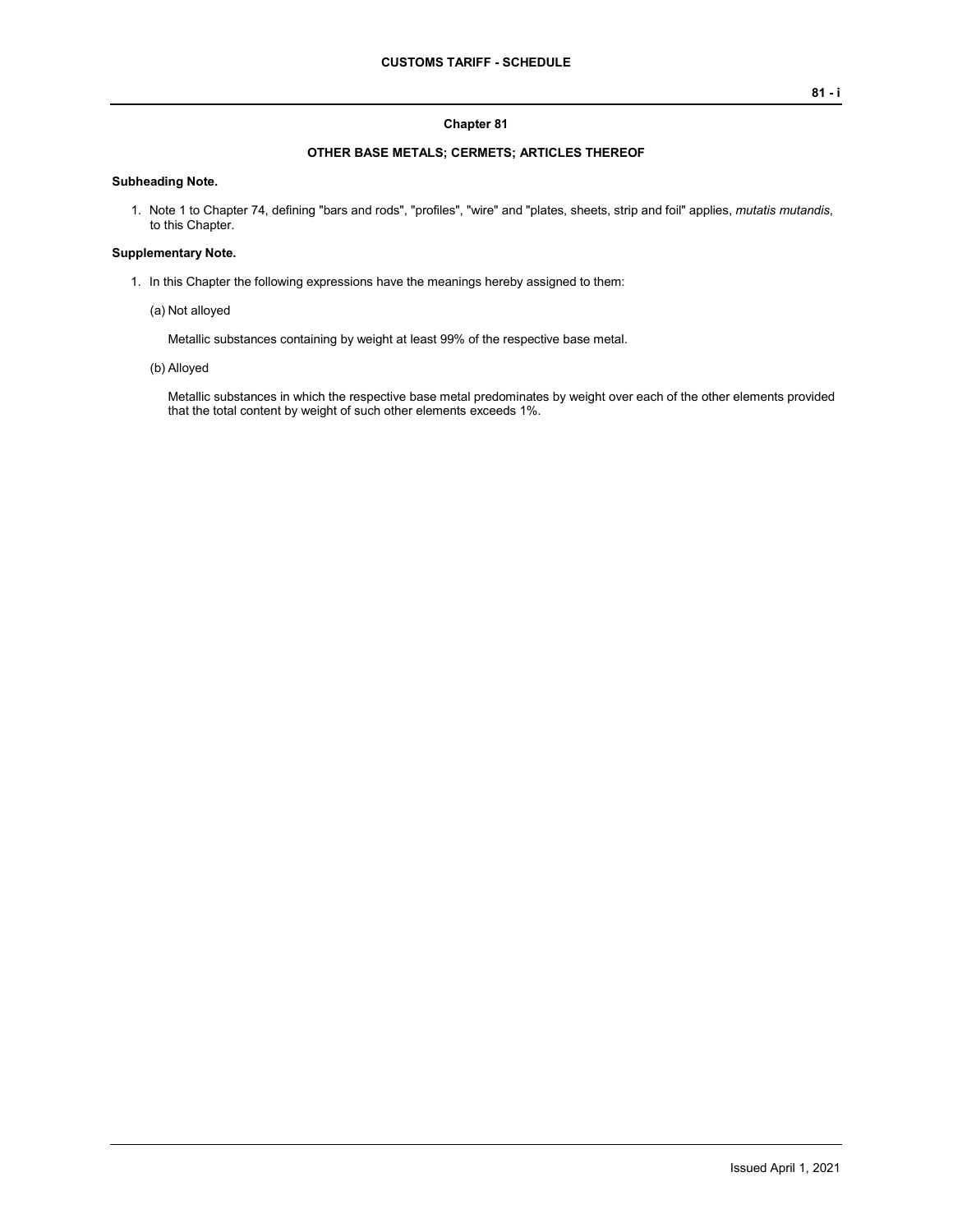# **CUSTOMS TARIFF - SCHEDULE**

| <b>Tariff</b><br>Item   | SS | <b>Description of Goods</b>                                                                   | Unit of<br>Meas. | <b>MFN</b><br><b>Tariff</b> | <b>Applicable</b><br><b>Preferential Tariffs</b>                                                                               |
|-------------------------|----|-----------------------------------------------------------------------------------------------|------------------|-----------------------------|--------------------------------------------------------------------------------------------------------------------------------|
| 81.01                   |    | Tungsten (wolfram) and articles thereof, including waste and scrap.                           |                  |                             |                                                                                                                                |
| 8101.10.00 00 -Powders  |    |                                                                                               | <b>KGM</b>       | Free                        | CCCT, LDCT, GPT,<br>UST, MXT, CIAT, CT,<br>CRT, IT, NT, SLT, PT,<br>COLT, JT, PAT, HNT,<br>KRT, CEUT, UAT,<br>CPTPT, UKT: Free |
|                         |    | -Other:                                                                                       |                  |                             |                                                                                                                                |
|                         |    | 8101.94.00 00 - - Unwrought tungsten, including bars and rods obtained simply by<br>sintering | KGM              | Free                        | CCCT, LDCT, GPT,<br>UST, MXT, CIAT, CT,<br>CRT, IT, NT, SLT, PT,<br>COLT, JT, PAT, HNT,<br>KRT, CEUT, UAT,<br>CPTPT, UKT: Free |
| 8101.96.00 00 - - Wire  |    |                                                                                               | <b>KGM</b>       | Free                        | CCCT, LDCT, GPT,<br>UST, MXT, CIAT, CT,<br>CRT, IT, NT, SLT, PT,<br>COLT, JT, PAT, HNT,<br>KRT, CEUT, UAT,<br>CPTPT, UKT: Free |
|                         |    | 8101.97.00 00 - - Waste and scrap                                                             | <b>KGM</b>       | Free                        | CCCT, LDCT, GPT,<br>UST, MXT, CIAT, CT,<br>CRT, IT, NT, SLT, PT,<br>COLT, JT, PAT, HNT,<br>KRT, CEUT, UAT,<br>CPTPT, UKT: Free |
| 8101.99.00 00 - - Other |    |                                                                                               | <b>KGM</b>       | Free                        | CCCT, LDCT, GPT,<br>UST, MXT, CIAT, CT,<br>CRT, IT, NT, SLT, PT,<br>COLT, JT, PAT, HNT,<br>KRT, CEUT, UAT,<br>CPTPT, UKT: Free |
| 81.02                   |    | Molybdenum and articles thereof, including waste and scrap.                                   |                  |                             |                                                                                                                                |
| 8102.10.00 00 -Powders  |    | -Other:                                                                                       | KGM              | Free                        | CCCT, LDCT, GPT,<br>UST, MXT, CIAT, CT,<br>CRT, IT, NT, SLT, PT,<br>COLT, JT, PAT, HNT,<br>KRT, CEUT, UAT,<br>CPTPT, UKT: Free |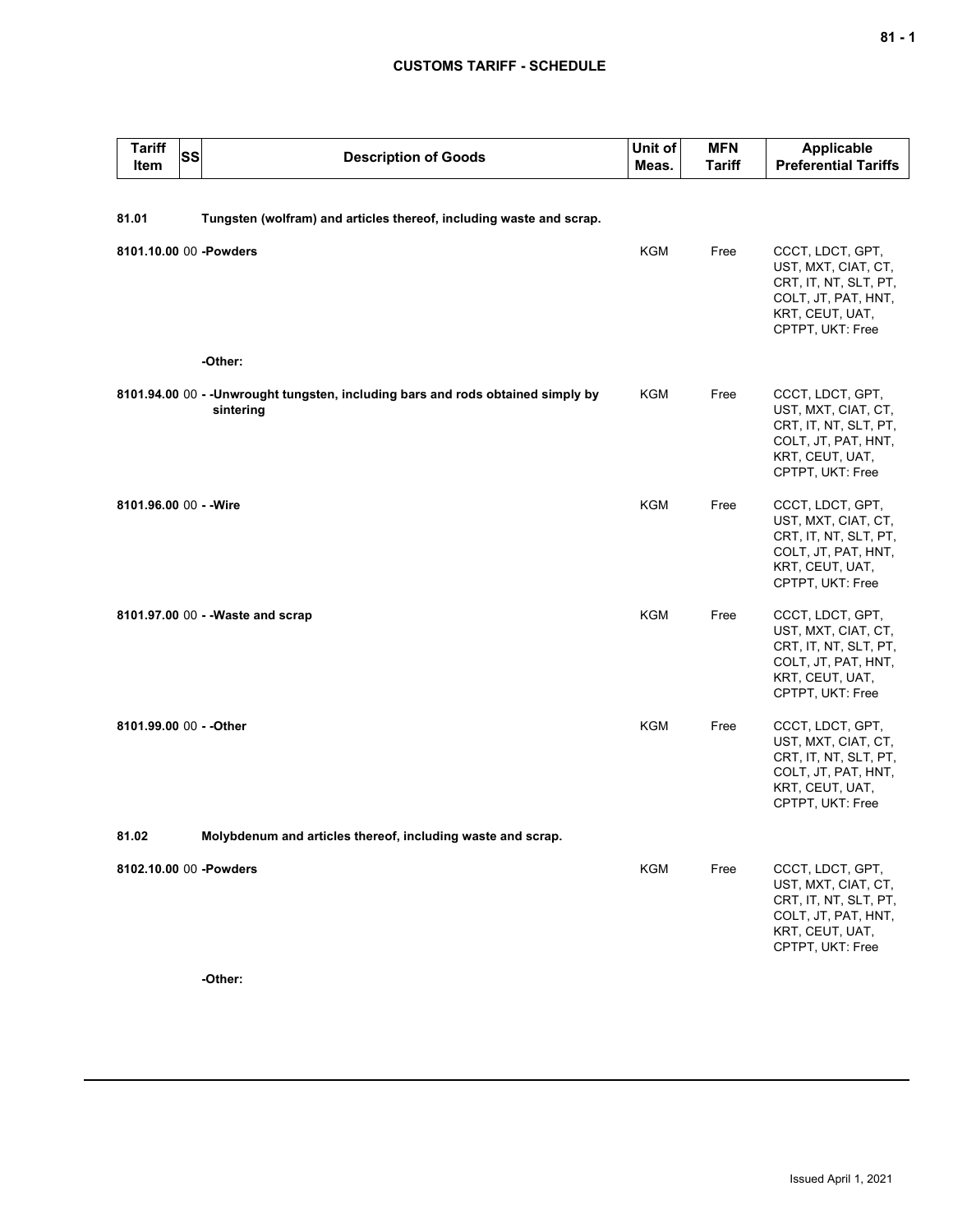| <b>Tariff</b>           | SS<br><b>Description of Goods</b>                                                                                           | Unit of<br>Meas. | <b>MFN</b><br>Tariff | Applicable<br><b>Preferential Tariffs</b>                                                                                      |
|-------------------------|-----------------------------------------------------------------------------------------------------------------------------|------------------|----------------------|--------------------------------------------------------------------------------------------------------------------------------|
| Item                    |                                                                                                                             |                  |                      |                                                                                                                                |
|                         | 8102.94.00 00 - - Unwrought molybdenum, including bars and rods obtained simply by<br>sintering                             | <b>KGM</b>       | Free                 | CCCT, LDCT, GPT,<br>UST, MXT, CIAT, CT,<br>CRT, IT, NT, SLT, PT,<br>COLT, JT, PAT, HNT,<br>KRT, CEUT, UAT,<br>CPTPT, UKT: Free |
|                         | 8102.95.00 00 - - Bars and rods, other than those obtained simply by sintering, profiles,<br>plates, sheets, strip and foil | KGM              | Free                 | CCCT, LDCT, GPT,<br>UST, MXT, CIAT, CT,<br>CRT, IT, NT, SLT, PT,<br>COLT, JT, PAT, HNT,<br>KRT, CEUT, UAT,<br>CPTPT, UKT: Free |
| 8102.96.00 00 - - Wire  |                                                                                                                             | KGM              | Free                 | CCCT, LDCT, GPT,<br>UST, MXT, CIAT, CT,<br>CRT, IT, NT, SLT, PT,<br>COLT, JT, PAT, HNT,<br>KRT, CEUT, UAT,<br>CPTPT, UKT: Free |
|                         | 8102.97.00 00 - - Waste and scrap                                                                                           | KGM              | Free                 | CCCT, LDCT, GPT,<br>UST, MXT, CIAT, CT,<br>CRT, IT, NT, SLT, PT,<br>COLT, JT, PAT, HNT,<br>KRT, CEUT, UAT,<br>CPTPT, UKT: Free |
| 8102.99.00 00 - - Other |                                                                                                                             | <b>KGM</b>       | Free                 | CCCT, LDCT, GPT,<br>UST, MXT, CIAT, CT,<br>CRT, IT, NT, SLT, PT,<br>COLT, JT, PAT, HNT,<br>KRT, CEUT, UAT,<br>CPTPT, UKT: Free |
| 81.03                   | Tantalum and articles thereof, including waste and scrap.                                                                   |                  |                      |                                                                                                                                |
|                         | 8103.20.00 00 -Unwrought tantalum, including bars and rods obtained simply by<br>sintering; powders                         | KGM              | Free                 | CCCT, LDCT, GPT,<br>UST, MXT, CIAT, CT,<br>CRT, IT, NT, SLT, PT,<br>COLT, JT, PAT, HNT,<br>KRT, CEUT, UAT,<br>CPTPT, UKT: Free |
|                         | 8103.30.00 00 - Waste and scrap                                                                                             | <b>KGM</b>       | Free                 | CCCT, LDCT, GPT,<br>UST, MXT, CIAT, CT,<br>CRT, IT, NT, SLT, PT,<br>COLT, JT, PAT, HNT,<br>KRT, CEUT, UAT,<br>CPTPT, UKT: Free |
| 8103.90.00 00 - Other   |                                                                                                                             | KGM              | Free                 | CCCT, LDCT, GPT,<br>UST, MXT, CIAT, CT,<br>CRT, IT, NT, SLT, PT,<br>COLT, JT, PAT, HNT,<br>KRT, CEUT, UAT,<br>CPTPT, UKT: Free |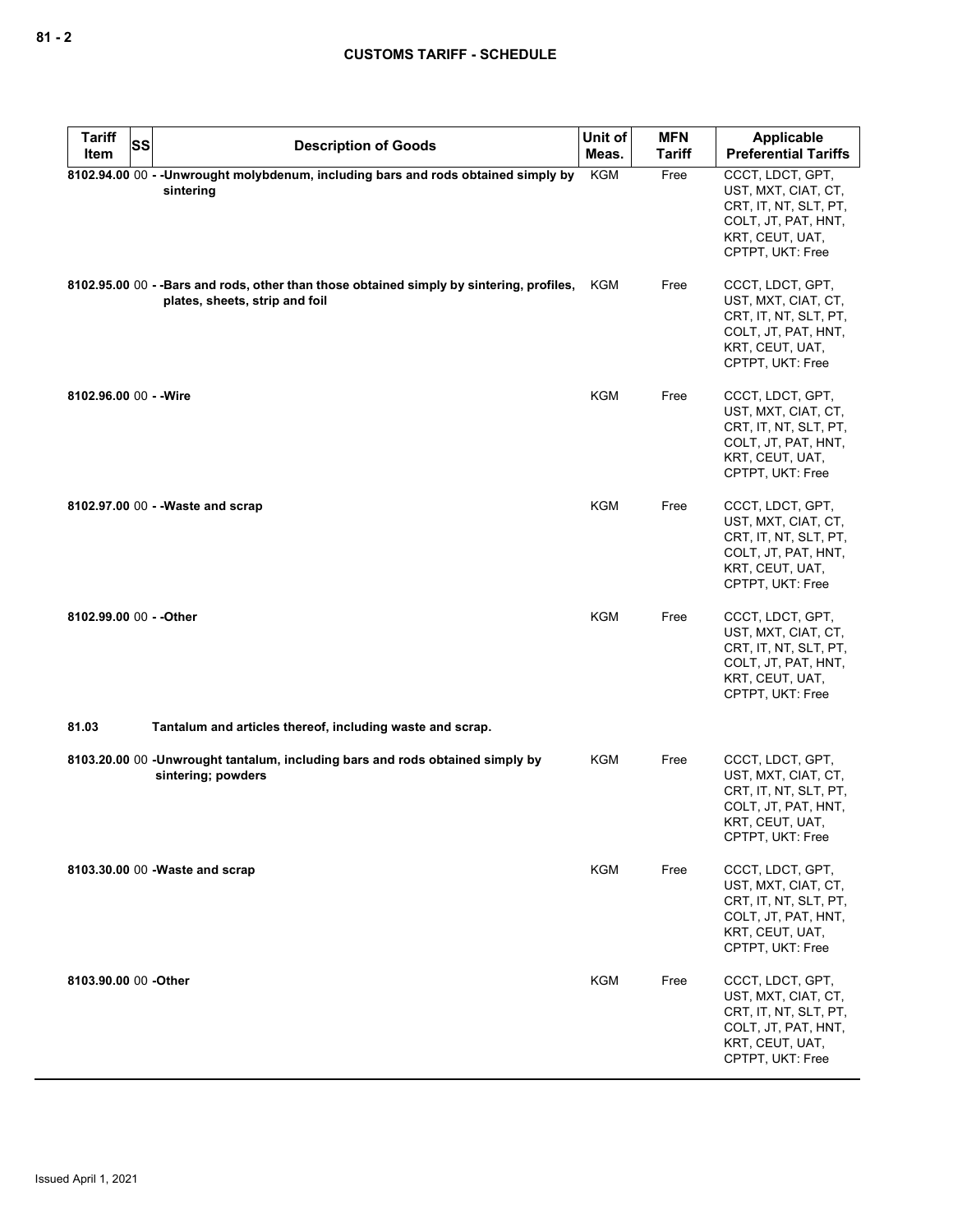| <b>Tariff</b><br>Item   | SS | <b>Description of Goods</b>                                                                                                    | Unit of<br>Meas. | <b>MFN</b><br><b>Tariff</b> | <b>Applicable</b><br><b>Preferential Tariffs</b>                                                                               |
|-------------------------|----|--------------------------------------------------------------------------------------------------------------------------------|------------------|-----------------------------|--------------------------------------------------------------------------------------------------------------------------------|
| 81.04                   |    | Magnesium and articles thereof, including waste and scrap.                                                                     |                  |                             |                                                                                                                                |
|                         |    | -Unwrought magnesium:                                                                                                          |                  |                             |                                                                                                                                |
|                         |    | 8104.11.00 00 - - Containing at least 99.8% by weight of magnesium                                                             | <b>KGM</b>       | Free                        | CCCT, LDCT, GPT,<br>UST, MXT, CIAT, CT,<br>CRT, IT, NT, SLT, PT,<br>COLT, JT, PAT, HNT,<br>KRT, CEUT, UAT,<br>CPTPT, UKT: Free |
| 8104.19.00 00 - - Other |    |                                                                                                                                | <b>KGM</b>       | Free                        | CCCT, LDCT, GPT,<br>UST, MXT, CIAT, CT,<br>CRT, IT, NT, SLT, PT,<br>COLT, JT, PAT, HNT,<br>KRT, CEUT, UAT,<br>CPTPT, UKT: Free |
|                         |    | 8104.20.00 00 - Waste and scrap                                                                                                | <b>KGM</b>       | Free                        | CCCT, LDCT, GPT,<br>UST, MXT, CIAT, CT,<br>CRT, IT, NT, SLT, PT,<br>COLT, JT, PAT, HNT,<br>KRT, CEUT, UAT,<br>CPTPT, UKT: Free |
|                         |    | 8104.30.00 00 -Raspings, turnings and granules, graded according to size; powders                                              | KGM              | Free                        | CCCT, LDCT, GPT,<br>UST, MXT, CIAT, CT,<br>CRT, IT, NT, SLT, PT,<br>COLT, JT, PAT, HNT,<br>KRT, CEUT, UAT,<br>CPTPT, UKT: Free |
| 8104.90.00 00 -Other    |    |                                                                                                                                | <b>KGM</b>       | Free                        | CCCT, LDCT, GPT,<br>UST, MXT, CIAT, CT,<br>CRT, IT, NT, SLT, PT,<br>COLT, JT, PAT, HNT,<br>KRT, CEUT, UAT,<br>CPTPT, UKT: Free |
| 81.05                   |    | Cobalt mattes and other intermediate products of cobalt metallurgy;<br>cobalt and articles thereof, including waste and scrap. |                  |                             |                                                                                                                                |
|                         |    | 8105.20.00 00 - Cobalt mattes and other intermediate products of cobalt metallurgy;<br>unwrought cobalt; powders               | KGM              | Free                        | CCCT, LDCT, GPT,<br>UST, MXT, CIAT, CT,<br>CRT, IT, NT, SLT, PT,<br>COLT, JT, PAT, HNT,<br>KRT, CEUT, UAT,<br>CPTPT, UKT: Free |
|                         |    | 8105.30.00 00 - Waste and scrap                                                                                                | KGM              | Free                        | CCCT, LDCT, GPT,<br>UST, MXT, CIAT, CT,<br>CRT, IT, NT, SLT, PT,<br>COLT, JT, PAT, HNT,<br>KRT, CEUT, UAT,<br>CPTPT, UKT: Free |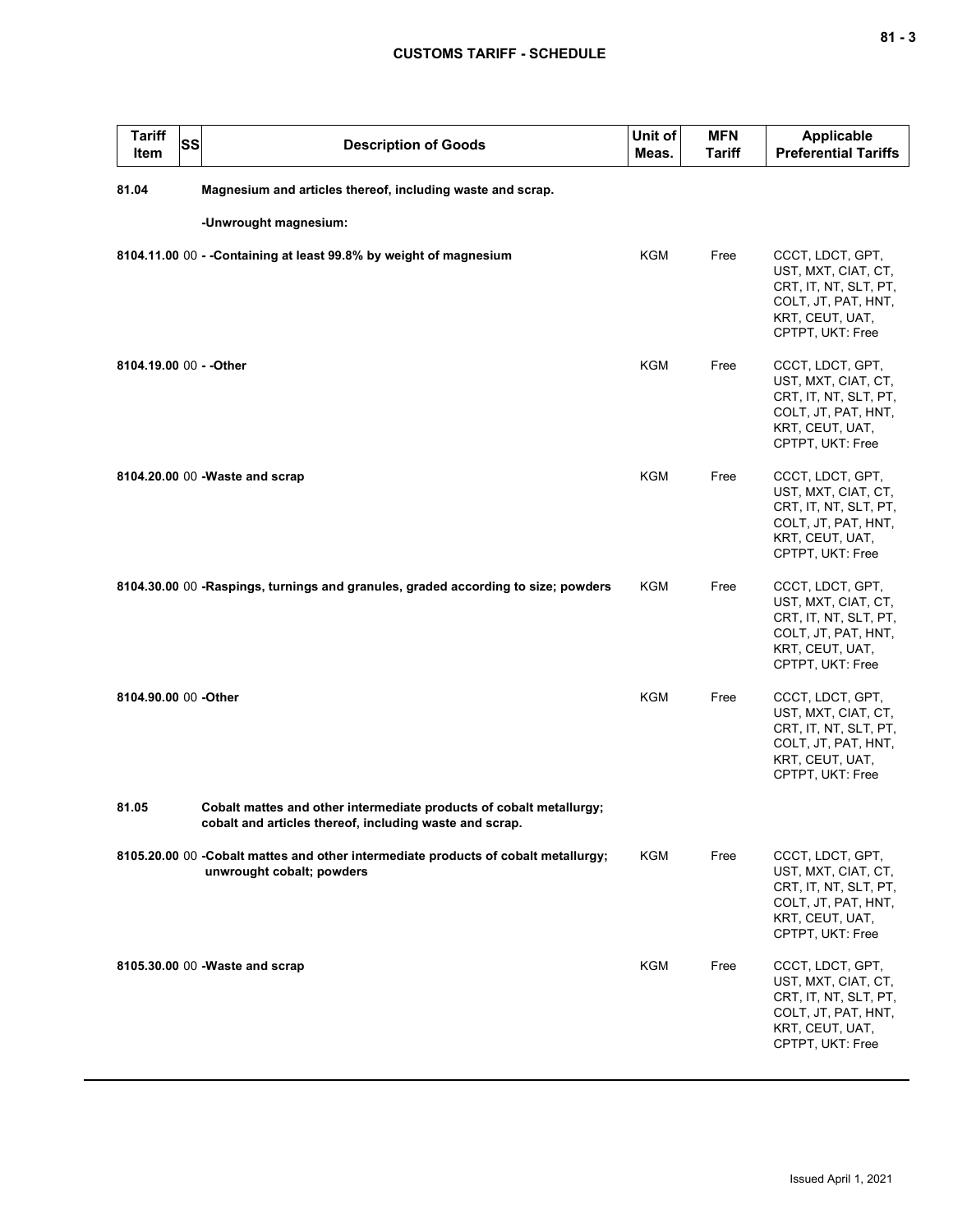| <b>Tariff</b>        | <b>SS</b><br><b>Description of Goods</b>                               | Unit of    | <b>MFN</b>    | <b>Applicable</b>                                                                                                              |
|----------------------|------------------------------------------------------------------------|------------|---------------|--------------------------------------------------------------------------------------------------------------------------------|
| Item                 |                                                                        | Meas.      | <b>Tariff</b> | <b>Preferential Tariffs</b>                                                                                                    |
| 8105.90.00 00 -Other |                                                                        | KGM        | Free          | CCCT, LDCT, GPT,<br>UST, MXT, CIAT, CT,<br>CRT, IT, NT, SLT, PT,<br>COLT, JT, PAT, HNT,<br>KRT, CEUT, UAT,<br>CPTPT, UKT: Free |
|                      | 8106.00.00 00 Bismuth and articles thereof, including waste and scrap. | KGM        | Free          | CCCT, LDCT, GPT,<br>UST, MXT, CIAT, CT,<br>CRT, IT, NT, SLT, PT,<br>COLT, JT, PAT, HNT,<br>KRT, CEUT, UAT,<br>CPTPT, UKT: Free |
| 81.07                | Cadmium and articles thereof, including waste and scrap.               |            |               |                                                                                                                                |
|                      | 8107.20.00 00 -Unwrought cadmium; powders                              | <b>KGM</b> | Free          | CCCT, LDCT, GPT,<br>UST, MXT, CIAT, CT,<br>CRT, IT, NT, SLT, PT,<br>COLT, JT, PAT, HNT,<br>KRT, CEUT, UAT,<br>CPTPT, UKT: Free |
|                      | 8107.30.00 00 - Waste and scrap                                        | <b>KGM</b> | Free          | CCCT, LDCT, GPT,<br>UST, MXT, CIAT, CT,<br>CRT, IT, NT, SLT, PT,<br>COLT, JT, PAT, HNT,<br>KRT, CEUT, UAT,<br>CPTPT, UKT: Free |
| 8107.90.00 00 -Other |                                                                        | <b>KGM</b> | Free          | CCCT, LDCT, GPT,<br>UST, MXT, CIAT, CT,<br>CRT, IT, NT, SLT, PT,<br>COLT, JT, PAT, HNT,<br>KRT, CEUT, UAT,<br>CPTPT, UKT: Free |
| 81.08                | Titanium and articles thereof, including waste and scrap.              |            |               |                                                                                                                                |
|                      | 8108.20.00 00 - Unwrought titanium; powders                            | KGM        | Free          | CCCT, LDCT, GPT,<br>UST, MXT, CIAT, CT,<br>CRT, IT, NT, SLT, PT,<br>COLT, JT, PAT, HNT,<br>KRT, CEUT, UAT,<br>CPTPT, UKT: Free |
|                      | 8108.30.00 00 -Waste and scrap                                         | <b>KGM</b> | Free          | CCCT, LDCT, GPT,<br>UST, MXT, CIAT, CT,<br>CRT, IT, NT, SLT, PT,<br>COLT, JT, PAT, HNT,<br>KRT, CEUT, UAT,<br>CPTPT, UKT: Free |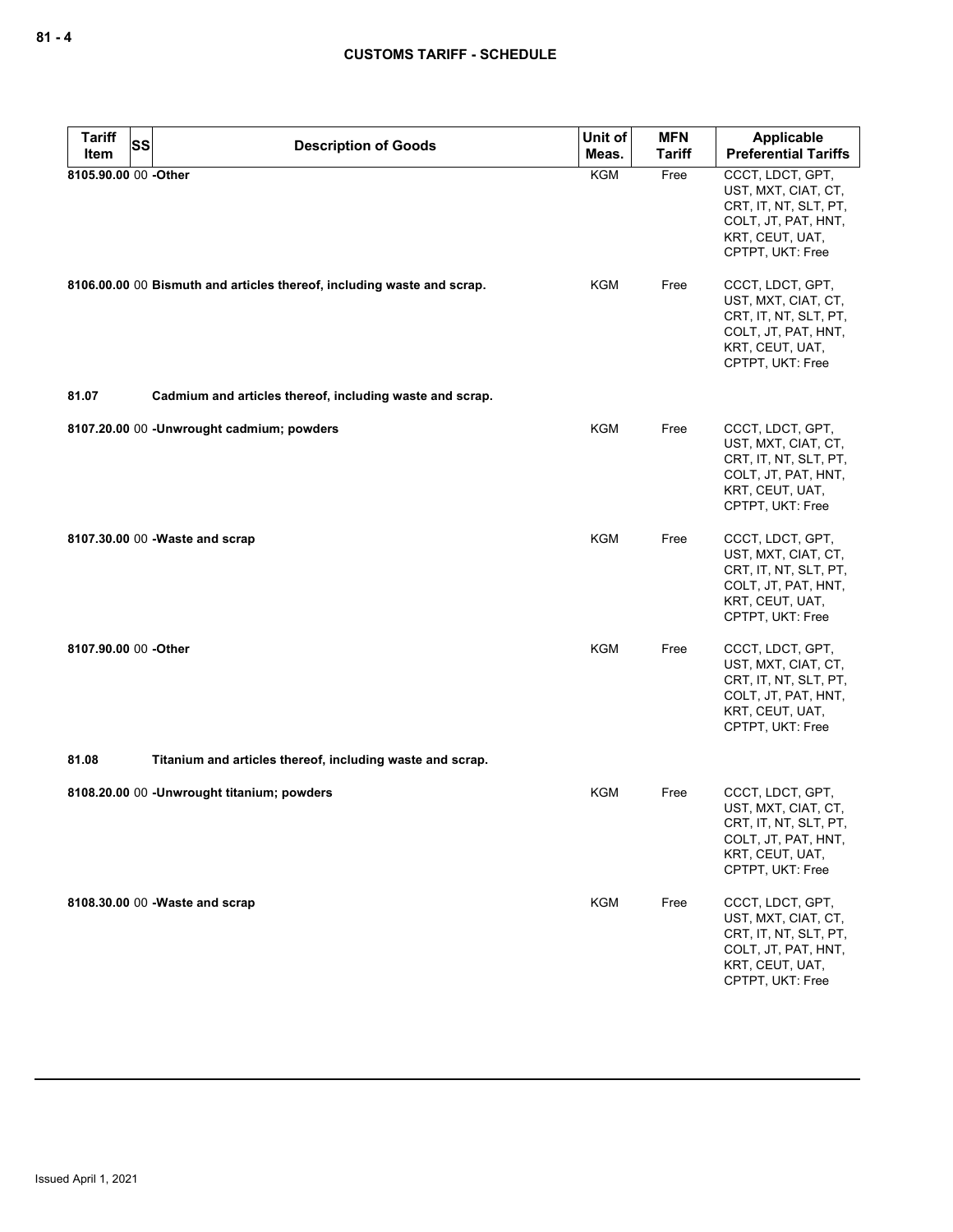| v<br>۰. |  | ×<br>۰. |
|---------|--|---------|
|---------|--|---------|

| <b>Tariff</b><br>Item | <b>SS</b> | <b>Description of Goods</b>                                | Unit of<br>Meas.         | <b>MFN</b><br><b>Tariff</b> | <b>Applicable</b><br><b>Preferential Tariffs</b>                                                                               |
|-----------------------|-----------|------------------------------------------------------------|--------------------------|-----------------------------|--------------------------------------------------------------------------------------------------------------------------------|
| 8108.90.00            |           | -Other                                                     | KGM<br><b>KGM</b><br>KGM | Free                        | CCCT, LDCT, GPT,<br>UST, MXT, CIAT, CT,<br>CRT, IT, NT, SLT, PT,<br>COLT, JT, PAT, HNT,<br>KRT, CEUT, UAT,<br>CPTPT, UKT: Free |
| 81.09                 |           | Zirconium and articles thereof, including waste and scrap. |                          |                             |                                                                                                                                |
|                       |           | 8109.20.00 00 -Unwrought zirconium; powders                | KGM                      | Free                        | CCCT, LDCT, GPT,<br>UST, MXT, CIAT, CT,<br>CRT, IT, NT, SLT, PT,<br>COLT, JT, PAT, HNT,<br>KRT, CEUT, UAT,<br>CPTPT, UKT: Free |
|                       |           | 8109.30.00 00 - Waste and scrap                            | KGM                      | Free                        | CCCT, LDCT, GPT,<br>UST, MXT, CIAT, CT,<br>CRT, IT, NT, SLT, PT,<br>COLT, JT, PAT, HNT,<br>KRT, CEUT, UAT,<br>CPTPT, UKT: Free |
| 8109.90.00 00 - Other |           |                                                            | KGM                      | Free                        | CCCT, LDCT, GPT,<br>UST, MXT, CIAT, CT,<br>CRT, IT, NT, SLT, PT,<br>COLT, JT, PAT, HNT,<br>KRT, CEUT, UAT,<br>CPTPT, UKT: Free |
| 81.10                 |           | Antimony and articles thereof, including waste and scrap.  |                          |                             |                                                                                                                                |
|                       |           | 8110.10.00 00 - Unwrought antimony; powders                | KGM                      | Free                        | CCCT, LDCT, GPT,<br>UST, MXT, CIAT, CT,<br>CRT, IT, NT, SLT, PT,<br>COLT, JT, PAT, HNT,<br>KRT, CEUT, UAT,<br>CPTPT, UKT: Free |
|                       |           | 8110.20.00 00 - Waste and scrap                            | <b>KGM</b>               | Free                        | CCCT, LDCT, GPT,<br>UST, MXT, CIAT, CT,<br>CRT, IT, NT, SLT, PT,<br>COLT, JT, PAT, HNT,<br>KRT, CEUT, UAT,<br>CPTPT, UKT: Free |
| 8110.90.00 00 -Other  |           |                                                            | <b>KGM</b>               | Free                        | CCCT, LDCT, GPT,<br>UST, MXT, CIAT, CT,<br>CRT, IT, NT, SLT, PT,<br>COLT, JT, PAT, HNT,<br>KRT, CEUT, UAT,<br>CPTPT, UKT: Free |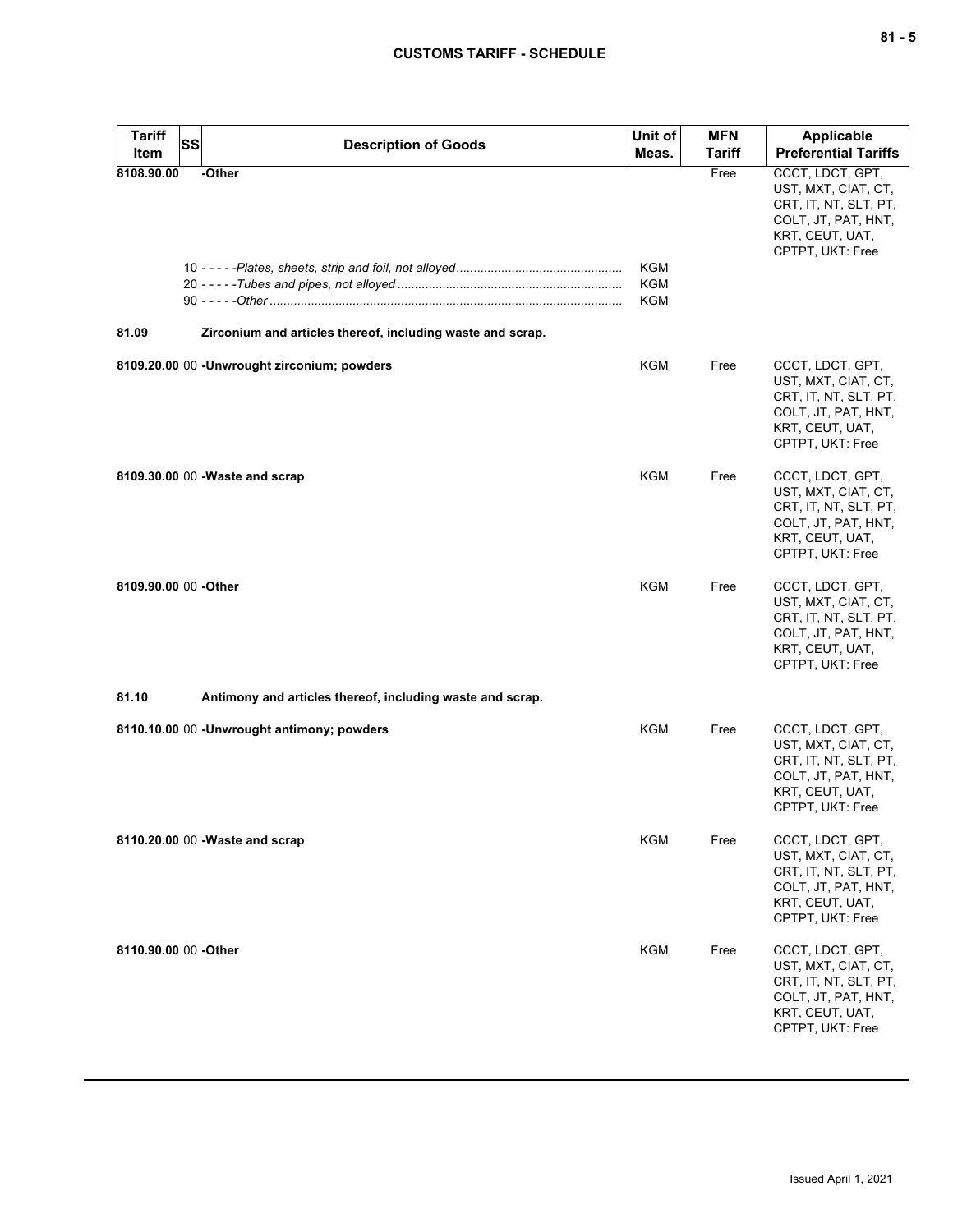| <b>Tariff</b><br>SS     |                                                                                                                                                                                                                     | Unit of    | <b>MFN</b>    | Applicable                                                                                                                     |
|-------------------------|---------------------------------------------------------------------------------------------------------------------------------------------------------------------------------------------------------------------|------------|---------------|--------------------------------------------------------------------------------------------------------------------------------|
| Item                    | <b>Description of Goods</b>                                                                                                                                                                                         | Meas.      | <b>Tariff</b> | <b>Preferential Tariffs</b>                                                                                                    |
| 81.12                   | 8111.00.00 00 Manganese and articles thereof, including waste and scrap.<br>Beryllium, chromium, germanium, vanadium, gallium, hafnium, indium,<br>niobium (columbium), rhenium and thallium, and articles of these | KGM        | Free          | CCCT, LDCT, GPT,<br>UST, MXT, CIAT, CT,<br>CRT, IT, NT, SLT, PT,<br>COLT, JT, PAT, HNT,<br>KRT, CEUT, UAT,<br>CPTPT, UKT: Free |
|                         | metals, including waste and scrap.                                                                                                                                                                                  |            |               |                                                                                                                                |
|                         | -Beryllium:                                                                                                                                                                                                         |            |               |                                                                                                                                |
|                         | 8112.12.00 00 - - Unwrought; powders                                                                                                                                                                                | <b>KGM</b> | Free          | CCCT, LDCT, GPT,<br>UST, MXT, CIAT, CT,<br>CRT, IT, NT, SLT, PT,<br>COLT, JT, PAT, HNT,<br>KRT, CEUT, UAT,<br>CPTPT, UKT: Free |
|                         | 8112.13.00 00 - - Waste and scrap                                                                                                                                                                                   | KGM        | Free          | CCCT, LDCT, GPT,<br>UST, MXT, CIAT, CT,<br>CRT, IT, NT, SLT, PT,<br>COLT, JT, PAT, HNT,<br>KRT, CEUT, UAT,<br>CPTPT, UKT: Free |
| 8112.19.00 00 - - Other |                                                                                                                                                                                                                     | <b>KGM</b> | Free          | CCCT, LDCT, GPT,<br>UST, MXT, CIAT, CT,<br>CRT, IT, NT, SLT, PT,<br>COLT, JT, PAT, HNT,<br>KRT, CEUT, UAT,<br>CPTPT, UKT: Free |
|                         | -Chromium:                                                                                                                                                                                                          |            |               |                                                                                                                                |
|                         | 8112.21.00 00 - - Unwrought; powders                                                                                                                                                                                | <b>KGM</b> | Free          | CCCT, LDCT, GPT,<br>UST, MXT, CIAT, CT,<br>CRT, IT, NT, SLT, PT,<br>COLT, JT, PAT, HNT,<br>KRT, CEUT, UAT,<br>CPTPT, UKT: Free |
|                         | 8112.22.00 00 - - Waste and scrap                                                                                                                                                                                   | <b>KGM</b> | Free          | CCCT, LDCT, GPT,<br>UST, MXT, CIAT, CT,<br>CRT, IT, NT, SLT, PT,<br>COLT, JT, PAT, HNT,<br>KRT, CEUT, UAT,<br>CPTPT, UKT: Free |
| 8112.29.00 00 - - Other |                                                                                                                                                                                                                     | <b>KGM</b> | Free          | CCCT, LDCT, GPT,<br>UST, MXT, CIAT, CT,<br>CRT, IT, NT, SLT, PT,<br>COLT, JT, PAT, HNT,<br>KRT, CEUT, UAT,<br>CPTPT, UKT: Free |